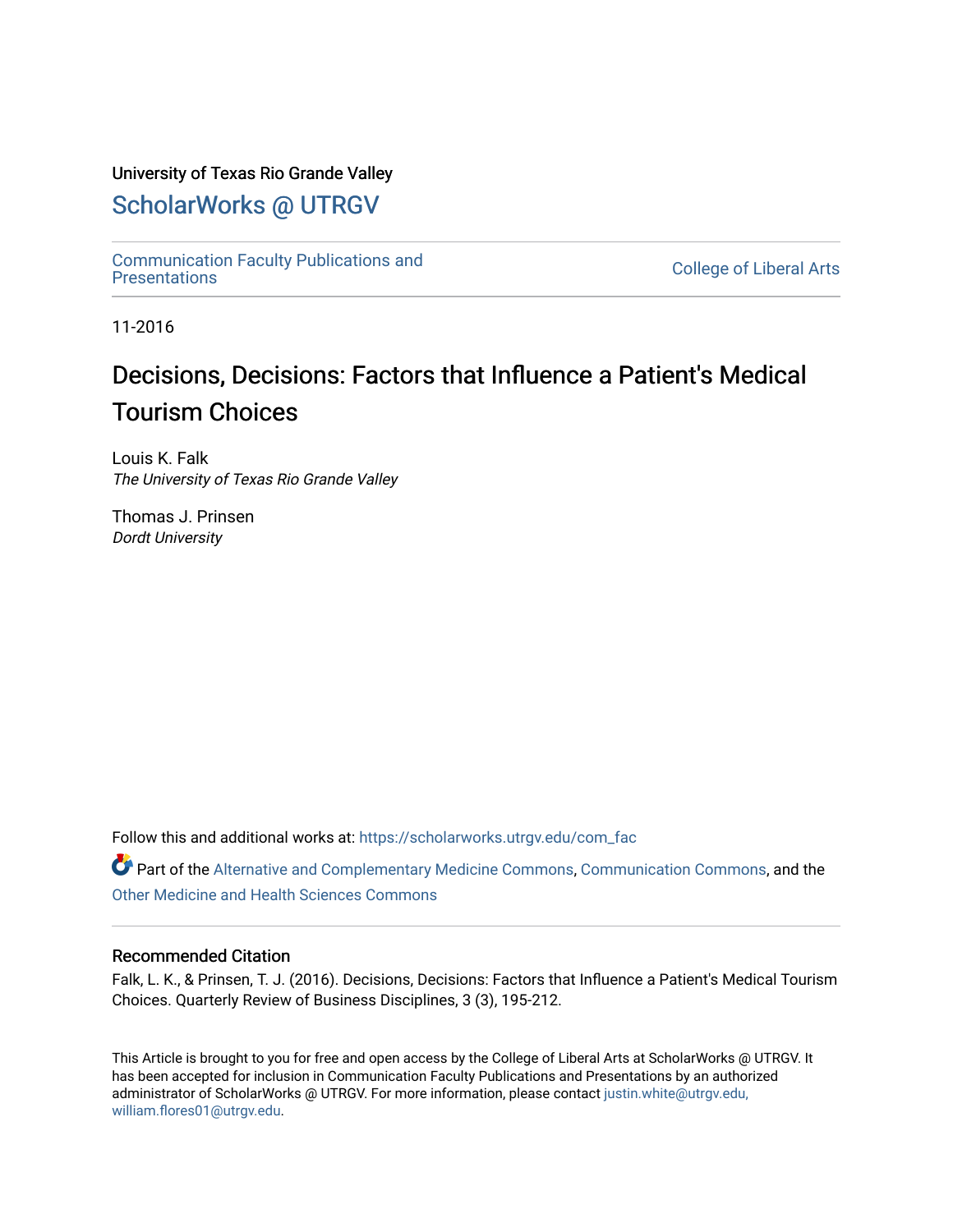#### **DECISIONS, DECISIONS: FACTORS THAT INFLUENCE A PATIENT'S MEDICAL TOURISM CHOICES**

#### Louis K. Falk, University of Texas Rio Grande Valley

#### Thomas J. Prinsen, Dordt College

#### **ABSTRACT**

In the digital age, the amount of information and sources concerning Medical Tourism is overwhelming. Knowledge is power in an era of healthcare uncertainty. As health care options have grown in global proportions, it has become more difficult for potential patients to locate the material necessary to make informed decisions or to even know which factors to consider during their information search. Individual financial circumstances vary greatly. This paper suggests how medical tourism makes financial sense for many patients and payers. Proximity and culture play roles in that medical tourists may prefer locations that are not too far from home. Or at least don't seem quite so far because of the cultural similarities such as language and food. Medical tourists want to know that they are safe not only concerning medical care but also in their travels. Legal issues are also an important consideration as medical tourists may forego some of the rights they take for granted in the U.S. Information on medical tourism is available from government sources such as the Centers for Disease Control and accrediting organizations including the Joint Commission International. Additional organizations to include the Medical Tourism Association exist for the purpose of guiding would-be medical tourists through the process.

*Keywords:* Medical, Tourism, Medical Tourism, Healthcare, Advertising, Marketing

#### **INTRODUCTION**

Definitions of medical tourism vary. The World Health Organization stated that "no agreed definition of medical tourism exists; as a result, methods applied by countries vary substantially" (Kelley, 2013, slide. 3). Organizations like the Medical Tourism Association (MTA) have one size fit all definitions. The MTA is a global non-profit dedicated to ensuring that patients receive high quality healthcare. The MTA defines medical tourism as, "where people who live in one country travel to another country to receive medical, dental and surgical care while at the same time receiving equal to or greater care than they would have in their own country, and are traveling for medical care because of affordability, better access to care or a higher level of quality of care" (Medical Tourism Association - FAQ, para. 1). Crozier & Baylis (2014) used a similar definition in their article in the *Journal of Medical Ethics*. An example of a more limited definition that included travel within a home country was used by (Stolley & Watson, 2012, p. 2) in their medical tourism reference handbook. This paper will use the MTA's definition as a guiding source to help answer the question of which factors are considered in determining medical tourism decisions.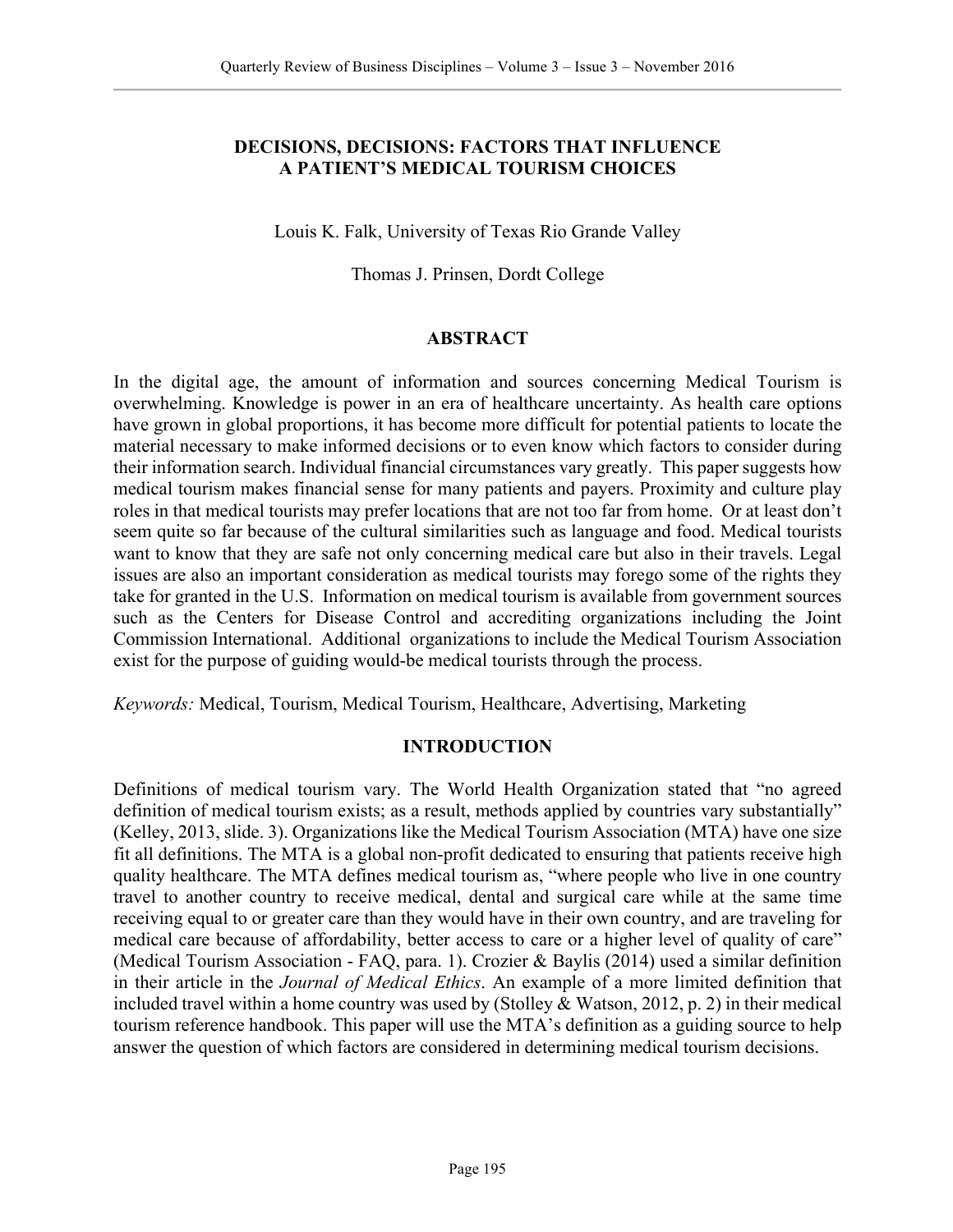### **FACTORS**

There are many reasons for a patient to consider medical tourism. The patient might have never had or has lost insurance coverage. Many health care options might not be available in the patient's home country, and the quality of health care may be lacking. The patient may also desire an experience beyond the medical procedure. Financial concerns or incentives are key reasons for the majority of consumers choosing medical tourism.

#### **Financial**

"The single biggest reason Americans travel to other countries for medical treatment is the opportunity to save money" (Woodman, 2015, p. 6). A survey of patients who had traveled to a foreign hospital found that 85% considered the cost of medical treatment to be a very important factor in his or her decision (Medical Tourism Association, 2013). The finances surrounding health care in America have changed significantly over the past several years, creating an environment that is ripe for medical tourism.

Since 1999, the Kaiser Family Foundation (1999 & 2015) has published the Employer Health Benefits Survey. The 2015 Survey shows average health insurance premiums of \$17,545 for family coverage and \$6,251 for individual coverage. Employees pay an average of 29% of premium cost, which comes to \$5,088 for family coverage and \$1,812 for individual coverage. These costs are significantly more than in 1999, when the employee share was 27% of premium costs, or \$1,564 for family coverage and \$613 for individual coverage. In short, employees are expected to pay a greater percentage of a higher cost in 2015 as compared to 1999 (Kaiser, 1999 & Kaiser, 2015). Income growth has not kept pace with premium increases as average median income increased from \$42,000 in 1999 to \$52,250 in 2013 (Noss, 2014). Clearly, income has not tripled as health care premiums have done. To compound the issue, deductibles and out-of-pocket expenses have also increased. The exact maximum out-of-pocket (MOOP, 2015) is difficult to calculate because of plan nuances, but it should be noted that the Affordable Care Act requires non-grandfathered health plans to have a MOOP of \$13,200 or less for family coverage and \$6,850 for individuals. The cumulative effect of the tripling of premium costs, high MOOPs and the slow increase in median income has health care consumers searching for solutions. Another issue is that inflation has decreased the purchasing power of the dollar. According to the inflation calculator on calculator.net (2015), it would take \$1.45 in 2015 to purchase what \$1 would purchase in 1999. By extension, a person would need \$53,770 in after health care costs income in 2015 to match the purchasing power of the \$37,083 in after health care costs income in 1999. In reality, 2015 - after health care costs income is only \$44,995 (for individual plans).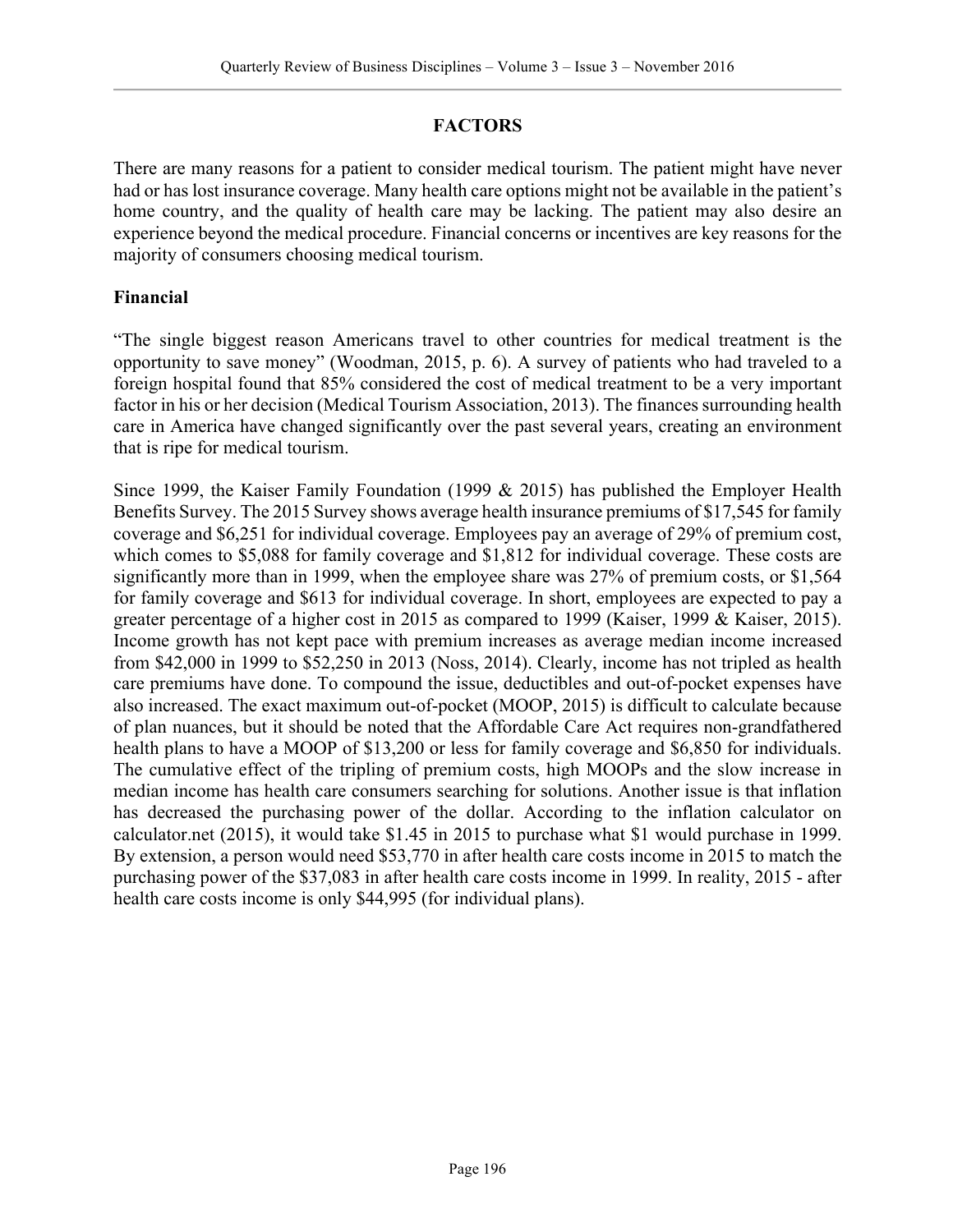|                          | 1999     | 2015     |
|--------------------------|----------|----------|
| Income*                  | \$40,696 | \$53,657 |
| Premium Share            | \$613    | \$1,812  |
| Max Out of Pocket**      | \$3,000  | \$6,850  |
| Income after health care |          |          |
| $costs***$               | \$37,083 | \$44 995 |

Figure 1. Individual Plan

\*census.gov

\*\*In 1999, 13.8% of plans had a MOOP >\$5,000.

\*\*\*ACA MOOP for 2015

|                          | 1999     | 2015     |
|--------------------------|----------|----------|
| Income*                  | \$40,696 | \$53,657 |
| Premium Share            | \$1,564  | \$5,088  |
| Max Out of Pocket**      | \$5,000  | \$13,200 |
| Income after health care |          |          |
| $costs***$               | \$34,132 | \$35,369 |

#### Figure 2. Family Plan

\*census.gov

\*\*In 1999, 13.8% of plans had a MOOP >\$5,000.

\*\*\*ACA MOOP for 2015

Health care inflation outpaced the consumer price index on all items in each year from 2007  $\&$ 2009 through May, 2015 (Patton, 2015). Patton's Forbes article noted many causes for the increasing costs of health care, ultimately determining that competition is needed to lower prices. One factor that was not discussed as a cost variant or as a piece of the competitive landscape was medical tourism. America's Health Insurance Plans (AHIP) called the rate of increase of medical care unsustainable and offered solutions including a bipartisan approach, innovative health plans, promoting prevention and healthy living, transparency of costs and other suggestions. Medical tourism was not mentioned as one of the solutions (Rising). Many of these factors are given in more detail in the section of the AHIP webpage titled "*Reducing the Soaring Cost of Medical Care"* but medical tourism is again left out.

Some employers are already taking part in domestic (within the U.S) medical tourism. In October of 2013, Walmart and Lowe's entered into an agreement with four hospitals strategically located around the country to provide no-cost implant care, at least to the covered employee, to more than 1.5 million employees. This followed previous agreements covering some cardiac and spinal procedures with the Cleveland and Mayo Clinics.

As consumers have been asked to shoulder more of the costs associated with health care such as premiums, deductibles and out of pocket expenses, the costs for procedures have also increased. The overriding question is: "How much would actually be saved?" The International Federation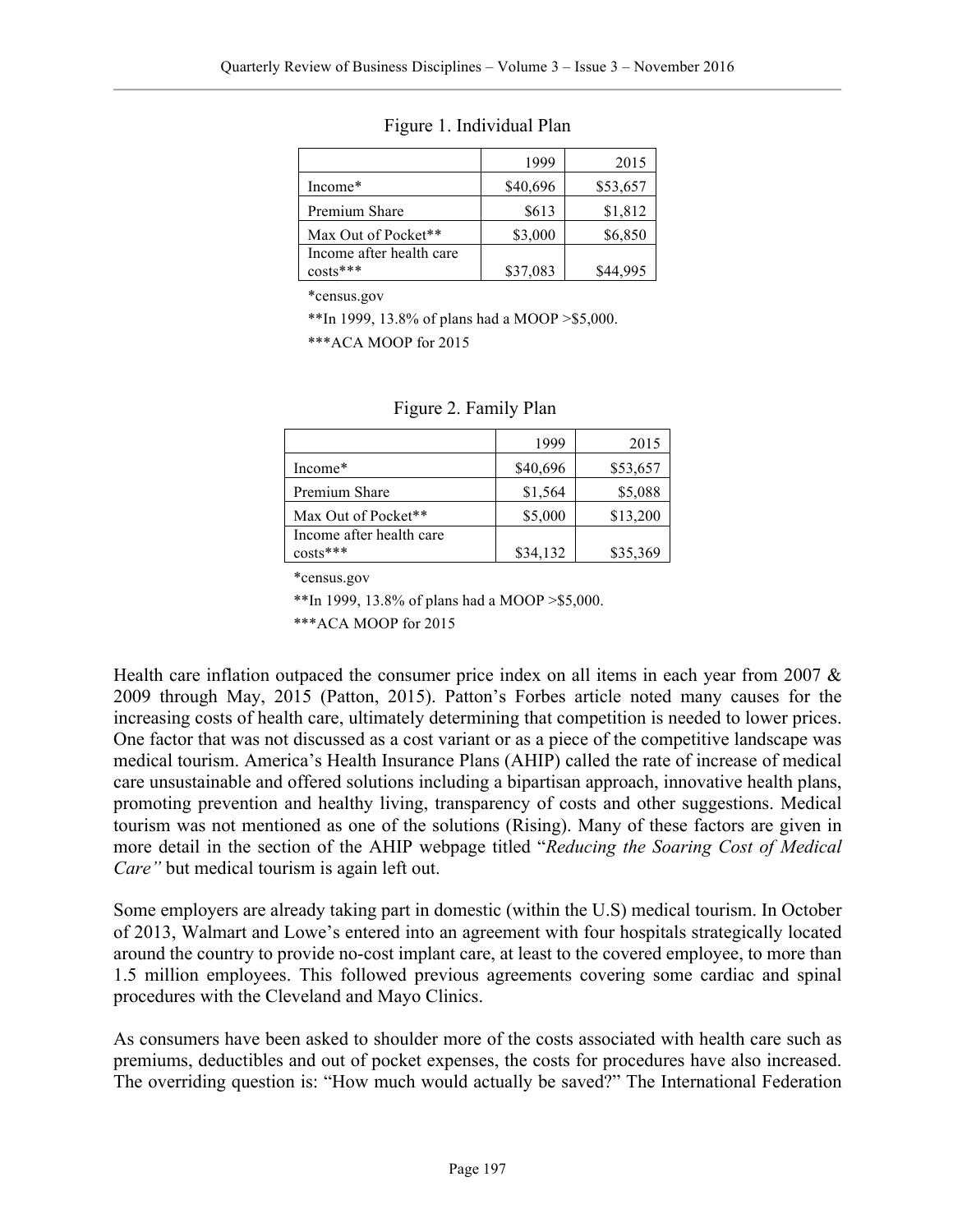of Health Plans (IFHP) was founded in 1968 by a group of health fund industry leaders, and is now the leading global network of the industry, with more than 80 member companies across 25 countries. IFHP's 2013 price report compares the costs of many procedures across countries.

One example of the potential savings from international medical tourism is total knee replacement (TKR). A Blue Health (2015) Intelligence study of three years of independent Blue Cross and Blue Shield companies' claims data for 64 markets found an average cost of \$31,124 for a TKR. Kneereplacementcosts.com states that a patient should expect to pay approximately \$7,000 for a TKR in India, a popular destination for knee replacement surgery. When a patient has a TKR in the U.S., the insurance company may incur up to \$24,274 in costs and the patient may incur up to \$6,850 in costs. If a patient were to have the TKR in India instead of the U.S., the insurance company could offer to waive the patient's deductible and any out-of-pocket expenses and the insurance company and the patient would both save money. The specific amounts can be seen in the tables below.

| U.S.                                     |               | U.S.                           |         |
|------------------------------------------|---------------|--------------------------------|---------|
| Cost                                     | Insurance Co. | Cost                           | Patient |
| Surgery Cost*                            | \$31,124      |                                |         |
| Minus the Patient Paid<br>Deductible/OOP | \$6,850       | Patient Paid<br>Deductible/OOP | \$6,850 |
| <b>Total Cost</b>                        | \$24,274      |                                | \$6,850 |

| Figure 3. U.S. Scenario |  |  |
|-------------------------|--|--|
|                         |  |  |

\*Blue Health Intelligence

| India             |               |         |
|-------------------|---------------|---------|
| Cost              | Insurance Co. | Patient |
| Surgery Cost*     | \$7,000       | \$0     |
| Travel**          | \$5,000       | \$0     |
| <b>Total Cost</b> | \$12,000      | \$0     |

Figure 4. India Scenario

\*Knee Replacement Costs \*\*Patients Beyond Borders

Of course, a patient with no insurance would save the full difference between the cost of the procedure in his or her home country and the cost of the procedure in the destination country. Given the median U.S. income of \$53,657, it would be difficult for a patient to afford a major medical procedure. It could also be the case that a person with no insurance does not have insurance because (s)he is unemployed and has no employer provided insurance. In such a case,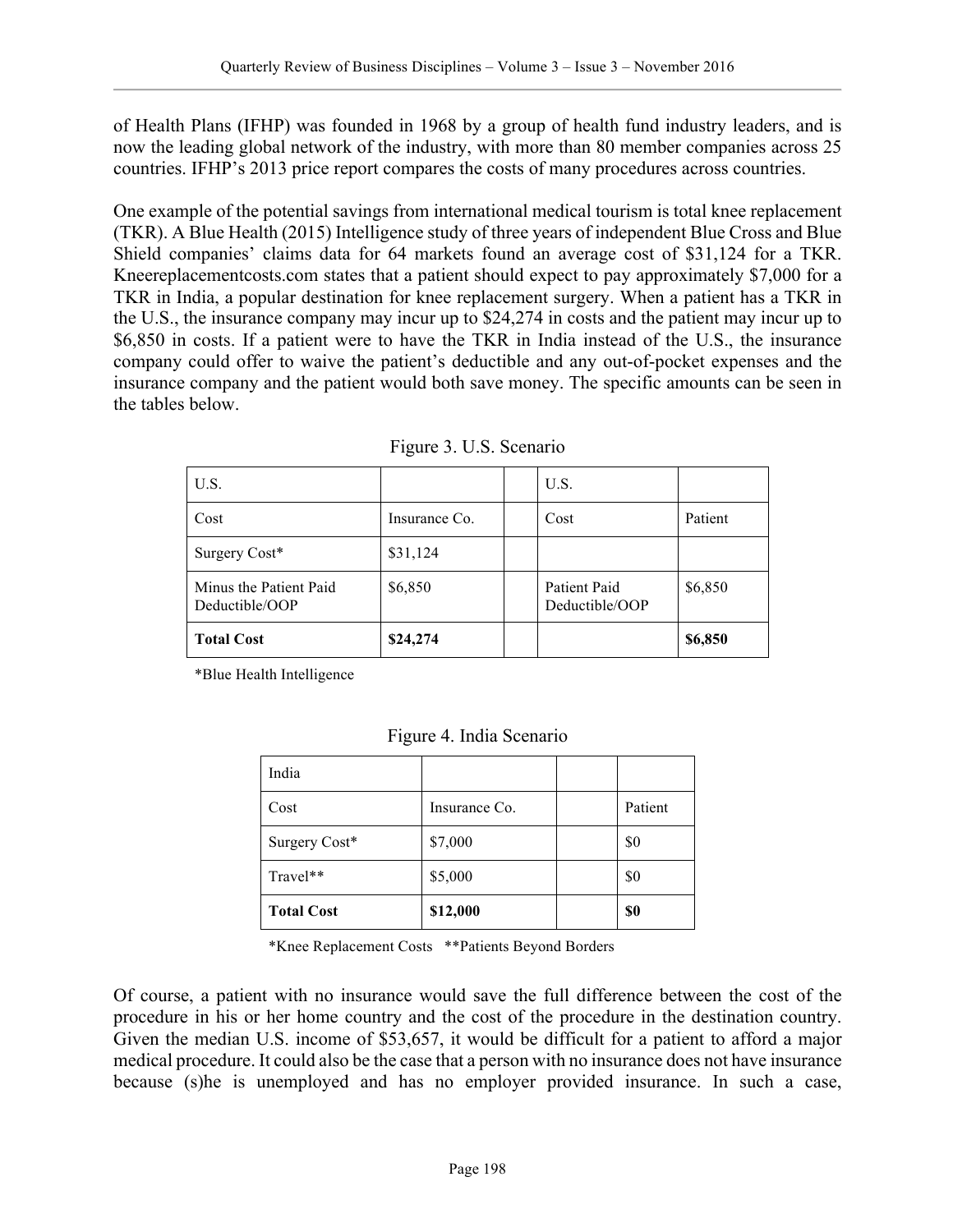unemployment benefits will replace some of the lost wages, but not all, resulting in savings on health care becoming even more important.

#### **Location**

The globe is dotted with medical tourism locations. One has to look no further than the Medical Tourism Association's website to see the variety. The home page on (3/3/2016) was offering Health and Wellness Destination Guides to a diverse list of locations including Las Vegas, Jordan, Taiwan and the Dominican Republic. Another group, the Joint Commission International (JCI) is an organization that sets standards and evaluates more than 20,000 organizations around the world (JCI - About). JCI links to worldhospitalsearch.org, which offers visitors the ability to search worldwide for accredited hospitals. A search using "orthopedic" resulted in 90 locations offering services across countries including Nicaragua, Peru, Brazil, India, Indonesia, Portugal, Kazakhstan, Ireland, South Korea, Singapore, United Arab Emirates, Turkey and others. An example of recent expansion is the opening of Cleveland Clinic Abu Dhabi in May of 2015.

The level of savings varies by location. In *Patients Beyond Borders*, a medical tourism resource book, Woodman (2015, p. 7.) provided a table with costs across procedures and countries. Orthopedic (joint replacement & spinal), cardio, gastric bypass, dental and plastic surgery procedures were considered in Costa Rica, India, Malaysia, Mexico, Singapore, South Korea and Thailand. Savings varied from a low of 25%-40% in Singapore to a high of 65% - 90% in India. The savings were across the board whether the procedure was elective or medically necessary. One example is Spinal Fusion whuere the cost by country breaks down as follows: U.S., \$41,000; Costa Rica, \$17,000; India, \$9,500; Malaysia, \$17,900; Mexico, \$22,500; Singapore, \$27,800; South Korea, \$18,000; Thailand, \$16,000.

#### **Proximity to Services**

Keith Pollard (2012), CEO of Intuition Communication Ltd, which publishes the International Medical Travel Journal among other web publications, offered several insights into the issue of proximity and medical tourism in his blog. Pollard broke proximity into geographical and cultural proximity, noting important points about each. Concerning geographical proximity, Pollard warned that destinations targeting potential medical tourists more than three hours away were unlikely to succeed. Future studies should observe the origins of patients receiving care in destination hospitals such as Cleveland Clinic Abu Dhabi. Pollard also noted airport access and practical barriers such as visa requirements as factors that limit the number of medical tourists willing to select the destination.

Electronic medical records have decreased the importance of proximity when medical tourists are deciding on a destination for their procedure. In 2007, Carabello and Schult (cited in Carabello, 2011) noted the importance of electronic health records and reported that many U.S. institutions already had systems in place. More recently, Maney (2013) stated, "Health care is going digital. Electronic medical records can be seamlessly passed around the world. Wireless sensors can be put on or into patients, allowing them to be monitored from anywhere. Your doctor in Indiana could practically work hand in hand, in real time, with a doctor in India" (p. 2).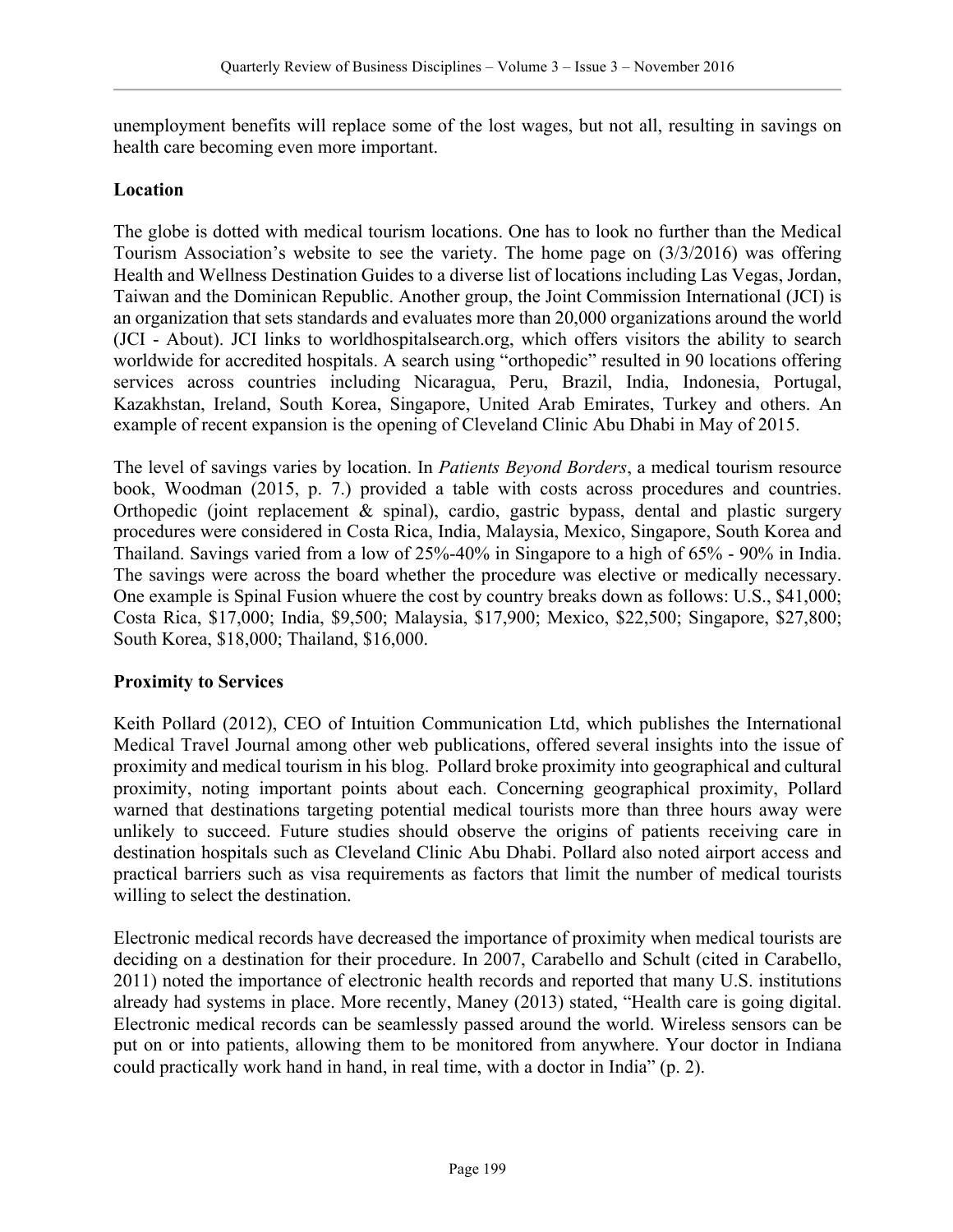There are medical reasons that geographical proximity is important. The Aerospace Medical Association has published medical guidelines for airline travel that provide useful information on the risks of travel with certain medical conditions. Their pre-travel advice follows:

Patients who elect to travel for medical reasons should consult a travel health provider for advice tailored to individual health needs, preferably ≥4–6 weeks before travel. In addition to regular considerations for healthy travel related to their destination, medical tourists should consider the additional risks associated with surgery and travel, either while being treated or while recovering from treatment. Flying and surgery both increase the risk of blood clots and pulmonary emboli. Air pressure in an aircraft is equivalent to the pressure at an altitude of approximately 6,000–8,000 ft. (1,829–2,438 m). Patients should not travel for 10 days after chest or abdominal surgery to avoid risks associated with this change in pressure. The American Society of Plastic Surgeons advises people who have had cosmetic procedures of the face, eyelids, or nose, or who have had laser treatments, to wait 7-10 days before flying. Patients are also advised to avoid "vacation" activities such as sunbathing, drinking alcohol, swimming, taking long tours, and engaging in strenuous activities or exercise after surgery (pp. 2-17).

Cultural proximity is related to geographic proximity in that geographic locations often have distinct cultural differences. Pollard (2012) noted multiple practical factors that make up cultural proximity. These factors are language, religion, customs and practices, and food. These factors are practical in nature, but do not limit their potential effect on medical tourism destination selection.

Communication is key in relationship building and comfort levels with others and has the potential to make travel possible or even enjoyable as medical tourists travel to and from the destination hospital as well as to and from traditional tourist destinations. One only need to imagine a scenario in which a medical tourist struggles to communicate her needs to her physician, then struggles to order dinner from a hospital menu printed in an unfamiliar language, only to go hungry when unfamiliar food arrives. Advice for navigating these cultural differences abound. One such source, independenttraveler.com, offers some common sense suggestions in their article "Eating Abroad: The Cultural Resonance of Food" (Hewitt). Suggestions include matching the timing/rhythm of meals with the destination culture, being willing to try new foods but not going too big all at once, and understanding the cultural relevance of food in the region in which you will be traveling.

Some medical tourists may enjoy trying cultural cuisine and others may find trying new foods an unwelcome necessity. Regardless, pre and post-surgery nutrition can ease recovery, shorten hospital stays, and reduce complications (Webb, 2015). Given the importance of nutrition, perhaps pre or post-surgery is not the time to experiment with new foods that may be upsetting to the medical tourist's psyche or digestive system.

In addition to physical needs such as food, medical tourists may also have spiritual needs. Khan and Alam (2014) suggested that rather than minimizing religious differences, and countries such as Saudi Arabia embrace the variances.

The unique position of the Kingdom in religious and archaeological history, as well as its political stability give it advantages over competitors in the field. Having learnt lessons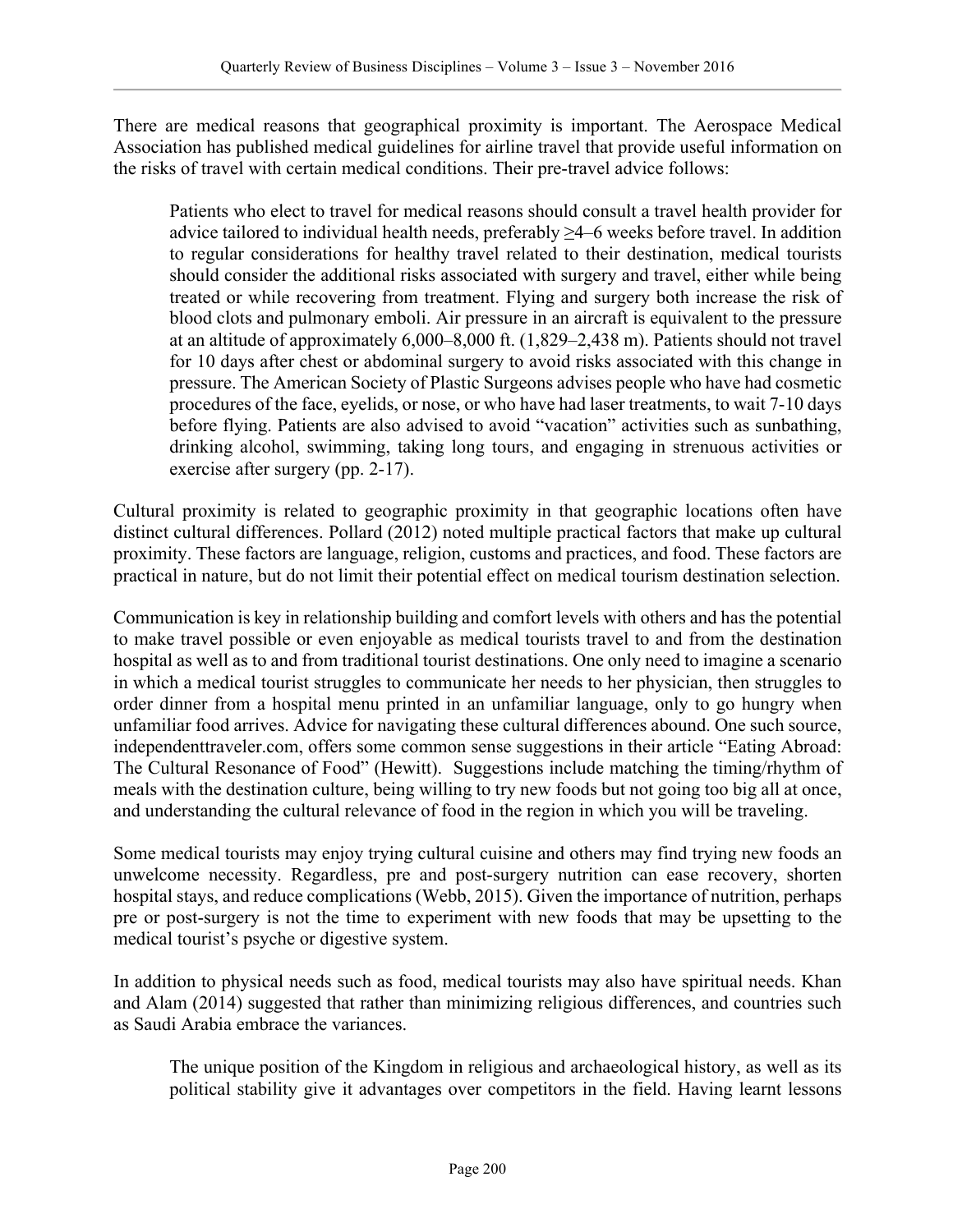from the achievements of neighbouring (sic) countries, it is now time for the Kingdom of Saudi Arabia to be motivated and initiate a well-planned, long-term strategy for the medical tourism industry (p. 261).

#### **Selection Criteria**

Potential medical tourists can do their own research as they search for a good location match or use service agencies that will help them find appropriate matches for their needs. At a minimum, potential medical tourists should research the service agencies they may use. Whether a medical tourist intends to make her own decisions or seek the help of a service agency, the individual or agency will share similar criteria.

Medretreat has specific criteria for selecting host countries:

In selecting these destinations, we took several important factors into consideration. First and foremost, we selected countries with the most established, most experience and highest quality in the global medical tourism sector. Next we selected countries that are investing immense resources into building up their medical tourism infrastructure. This means that in addition to their health care facilities and technology, they also have built advanced transportation and communications systems. Then we reviewed their healthcare standards, professionalism and quality of their doctors (Medtreat – FAQ, para. 7).

Medretreat gives certain reasons why the consumer should select various countries for procedures including - the most established, most experienced and highest quality in the global tourism sector. Additional standards for selection are to choose countries that are investing immense resources into building up their medical tourism infrastructure to not only include healthcare facilities and technology, but also advanced transportation and communications systems. Additionally, the healthcare standards, professionalism and quality of their doctors should also be taken into account. Besides the recommendations of Medretreat there are many supplementary factors that go into this decision. The intensity of the procedure whether it is necessary (life threatening or cosmetic) can also play a role. The fact that this industry is referred to as medical tourism implies that many would be consumers use these trips for fun as well as for procedures. Destination (how much fun you can have in the area) as opposed to more serious factors could also be a driving factor. Even for the more serious surgeries a person may want to have a last hurrah, in a dream location – just in case the surgery goes bad. A dream location may also include the local amenities - like the quality of hotels to include food and beverage. The policies and laws of the government as well as the friendliness of the local population may also be a big factor. Leading back to - is this really a tourist type place or does the medical consumer have to worry about a lot of unsavory outside factors. In Harsimran & Singh's 2011 study "Exploring the Factors that Affect the Choice of Destination for Medical Tourism" the respondents listed five things in order of importance that the medical tourism consumer may take into account - medical facilities and services, local primary doctor's recommendation, and governmental policies and laws were among the most important choices. While less important were hotels and food/beverage quality and general tourism supply (p. 322).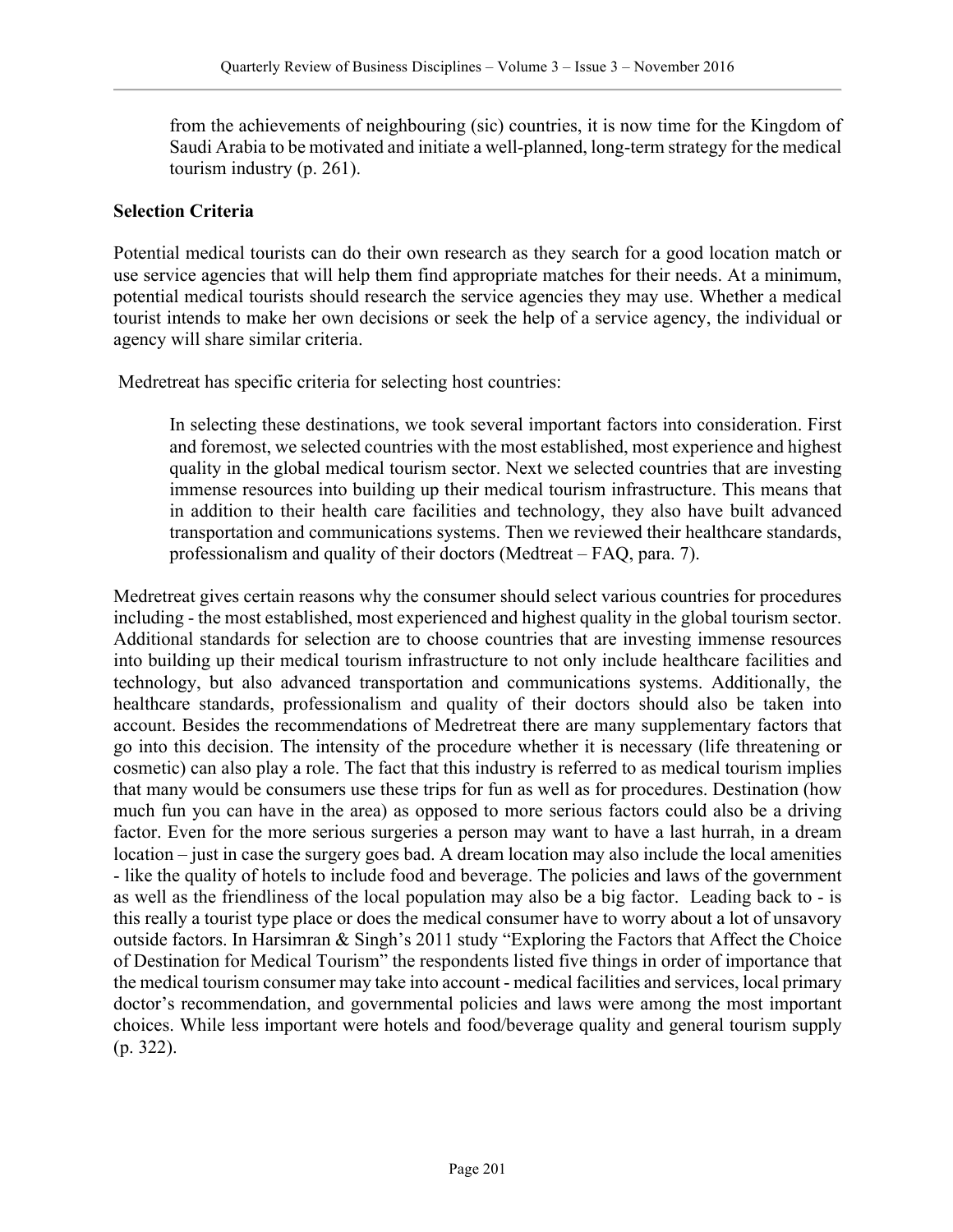The Medical Tourism Association (MTA) is another significant source of information. "The MTA is a Global Non-profit association for the Medical Tourism and International Patient Industry. The MTA works with healthcare providers, governments, insurance companies, employers and other buyers of healthcare - in their medical tourism, international patient, and healthcare initiatives..." (Medical Tourism Association - About, para. 1).

For those doing their own research, as written earlier in the paper, the Joint Commission International offers a website to search for hospitals by country or specialty (World Hospital Search). Depending on the location of the hospital, potential medical tourists can also check for accreditation from Accreditation Canada, QHA Trent Accreditation, and the Australian Council for Healthcare Standards.

According to an August 2015 article on healthydietbase.com the top 5 most popular medical tourism destinations are Thailand, Mexico, United States, Singapore and India respectively. The reasons for these countries being the top medical tourism destinations vary. Sometimes it has to do with the cost. For Thailand the cost is one factor but another is privacy. Thailand is most popular for rehabilitation treatments. Mexico is popular because of proximity and familiarity of the culture. The United States popularity has to do with the perception that it has the best facilities and healthcare professionals in the world. Thus, leading to the U.S. receiving the most medical tourism visitors for complicated procedures. Singapore receives many medical tourism visitors for cancer treatments. It is known as being very technologically advanced based on the government investing \$300 million in biotechnology research. India rounds out the list mostly because of the cost. It is "worth noting that most hospitals in India are not internationally accredited. Only top private hospitals in the country offer excellent services in the aforementioned procedures" (para. 9).

Obviously convenience can also be a major factor. For non-life threatening procedures including dentistry, convenience may be the number one factor. At about an hour's drive (or closer) from the U.S. border there are many Mexican Towns that specialize in dental work. These procedures in Mexico can cost about two thirds less than the U.S. Additionally, many of the Mexican towns that cater to the dentistry trade have local laboratories - so turn around for bridges and crowns can be within the day. In the U.S. it can take weeks to receive the laboratory necessities. Dental practice in Mexico has become so sophisticated that many patients' dental trips are arranged online, well in advance (NPR - A Reason to Smile).

Another tourism aspect that could account for the willingness of a patient to travel are the phases of the family life cycle within the consumer behavior field. According to Fratu (2011) in her article "Factor of Influence and Changes in the Tourism Consumer Behaviour (sic)" consumer behavior is influenced by many aspects including social factors. Elements within social factors include culture and family. These factors are important because they help define an individual. The following table breaks down the effect of the Family Life Cycle on Tourism Consumption.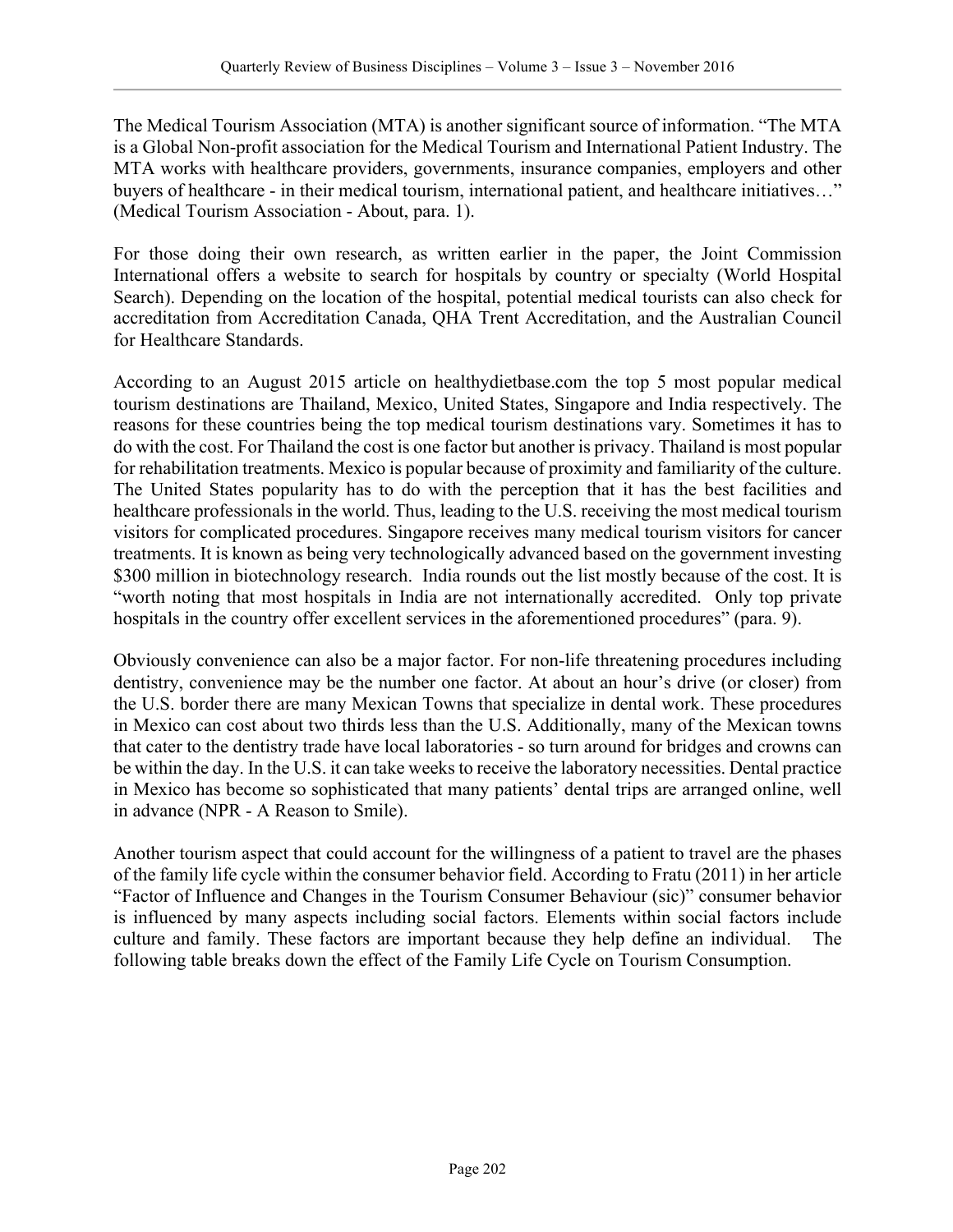| <b>Family life cycle phase</b>                | Income     | <b>Inclination towards</b> |
|-----------------------------------------------|------------|----------------------------|
|                                               |            | tourism                    |
| 1. Single                                     | Modest     | Strong                     |
| 2. Young couple without children              | Rising     | Medium                     |
| 3. Young couple with children under six years | Decreasing | Very weak                  |
| 4. Young couple with children at school       | Rising     | Weak                       |
| 5. Mature couple with children to support     | Stable     | Medium                     |
| 6. Mature couple without children to support  | Maximum    | Very strong                |
| 7. Old couple in activity                     | Stable     | Strong                     |
| 8. Retired old couple                         | Modest     | Very strong                |
| 9. Retired single                             | Modest     | Weak                       |

Table 1. The Influence of Life Cycle on Tourism Consumption

(Frantu - p. 121)

In Harsimran & Singh's 2011 study "Exploring the Factors that Affect the Choice of Destination for Medical Tourism" the Authors report that 73 percent of their respondents do online research to gather information on medical tourism. Within this study's sample 10 percent asked their primary physician's opinion and 8 percent asked their family's and friend's opinion. Interestingly promotional material was not deemed very important for the consumer, to include brochures, video tours and hospital testimonials. Together all the promotional material accounted for about 8% of the information collected concerning medical tourism. In the same study the factors that were considered for seeking out of the country medical care were; success rate for my-type-of-procedure performed 65%, number of my-type-of-procedure performed 17%, complication rate for my- typeof-procedure performed 10%, country of destination 7%; and relative ease of travel 1%.

The type of procedure plays a major role in deciding which country a consumer will visit for their medical needs. It would make sense that the more complicated the procedure the more thought goes into the planning of its treatment. The success rates of the procedure are paramount for not only the facility that is performing it but also overall rates for the specific type of procedures. If success rates are low there is a high chance that complications will arise after the surgery is performed. This leads the consumer in a precarious position. For that matter even if the success rates are high and complications arise - what is the customer to do? Extended stays at the foreign location add to the cost of the trip. Depending on how long the recipient of the surgery has to stay the savings may be erased. In another scenario if complications arise upon arrival home - what are the options? Within the local medical community there is a possibility that the patient could be turned away because of liability, as well as the fact that the procedure was performed in another country. In the U.S. doctors are not required to take patients unless the doctor is on hospital staff and the issue is life threatening.

# **Consumer Patient Knowledge**

Consumer information in the Medical Tourism field is growing. More and more resources are available to the potential users of these services. The problem is knowing which information is credible. Many organizations are marketing themselves. Other organizations are creating top medical tourism destination lists. This creates trustworthy issues. For a lot of these lists it is very difficult to determine who is creating the list. Additionally, it can also be difficult to track down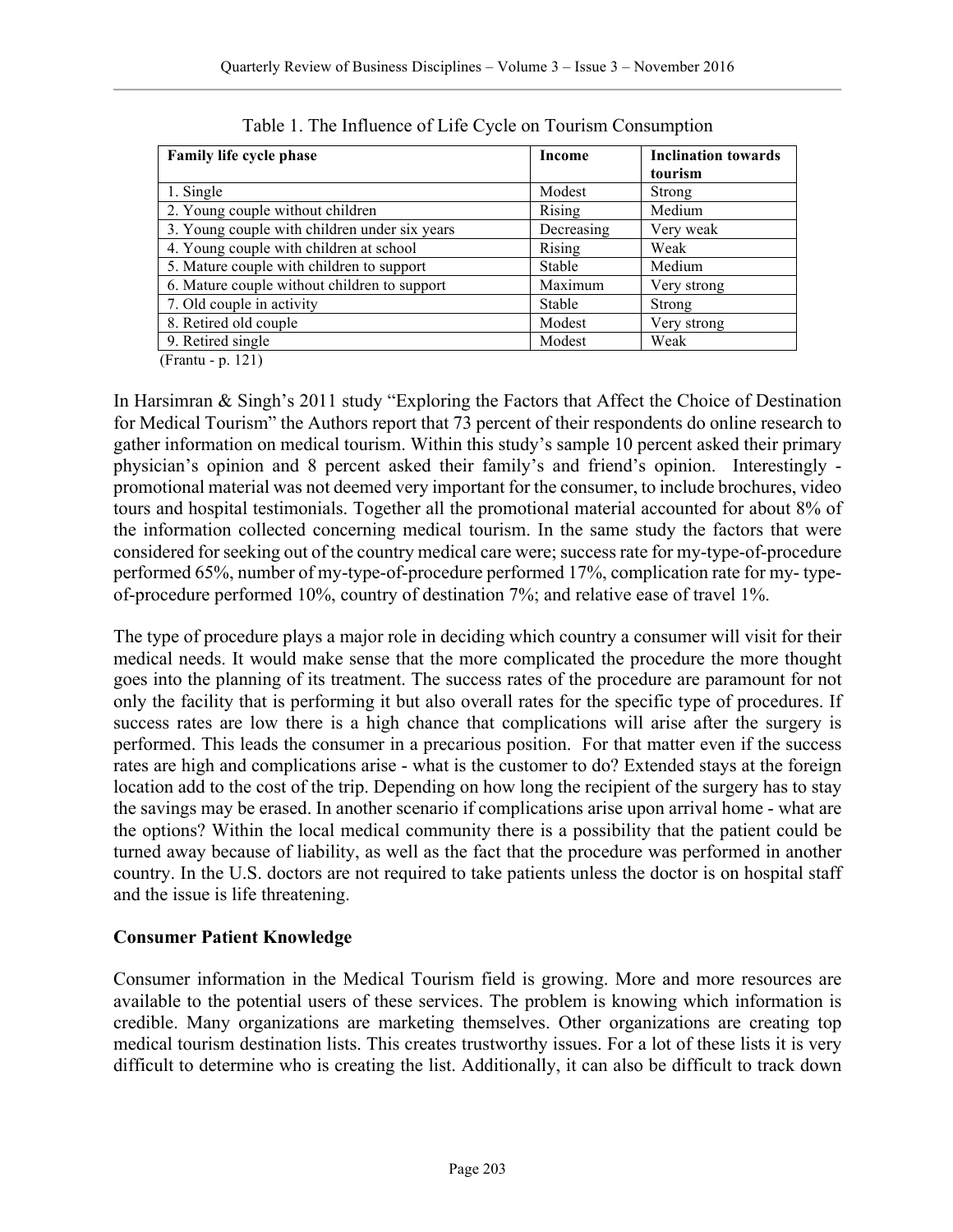the real owners of these sites. One of the tell tales that the site may not be legitimate is that the lists, as well as other information is not dated.

The use of the internet has also expanded more reliable avenues to gain information / knowledge. The rise of consumer review sites has helped potential customers gain knowledge. While not all of these reviews are accurate - it is hard to fake hundreds of reviews. One shot magazine articles are also, for the most part credible. Other trustworthy sources for information on the internet stem from news outlets and government backed sites. One more source of credible information is the insurance companies. As medical tourism consumers continue to search out more information the credible sources will rise in popularity.

#### **Safety**

The expertise of the primary doctor in some cases is developed abroad. Many doctors start out in other countries and come to more developed countries to get additional training. The pilfering of doctors from other countries during their training can be problematic for the medical tourism industry. Doctors studying at the more developed countries are often exposed to some of the newer techniques and equipment. While the original intention is to go back home after the training, many do not. The reasons they stay vary. One of the main reasons these doctors stay in the host country is because of the standard of living. It is very hard to move to a place temporarily that has a lot of amenities to include necessities like running water and then give that up to go back home. Additionally, basic freedoms and fear of the uncertain political climates also comes it to play. Salary and how well they can live in the developed country also has to have a big impact.

Writing from a strict medical point of view - procedures acquired in a more developed country may not translate to a less developed country. The equipment, and facilities may not be available in some countries. Training in the latest methods does very little good if these techniques cannot be performed, because of outdated equipment. Another issue that may arise is that in some of these countries locals are not given access to these newer procedures, sometimes because of status, other times because of cost. This is a problem because one of the main motives for a doctor to travel to another country to study advanced techniques is so they can share these procedures with the locals. If they are not allowed to share these processes there is no or little incentive to go back to the home country. This also has the potential to be very dangerous for the doctor as well as the medical tourism consumer. The perceived status of foreigners because they can afford the procedures may very well create a hostile environment to say the least.

The Centers for Disease Control and Prevention (CDC) offers advice for medical travelers. The hazards paint a grim picture as they warn of shared needles, counterfeit medication, antibiotic resistance, tainted blood and blood clots. The CDC website also offers advice for limiting the justnoted risks. The advice is basic and general, and includes working with a local (home country) medical professional before and after the trip, making sure you have considered the legal implications of receiving treatment in a foreign country, checking on the credentials of the hospital and physicians that will be providing your care, and making sure that any activities not related to your care are permitted after surgery.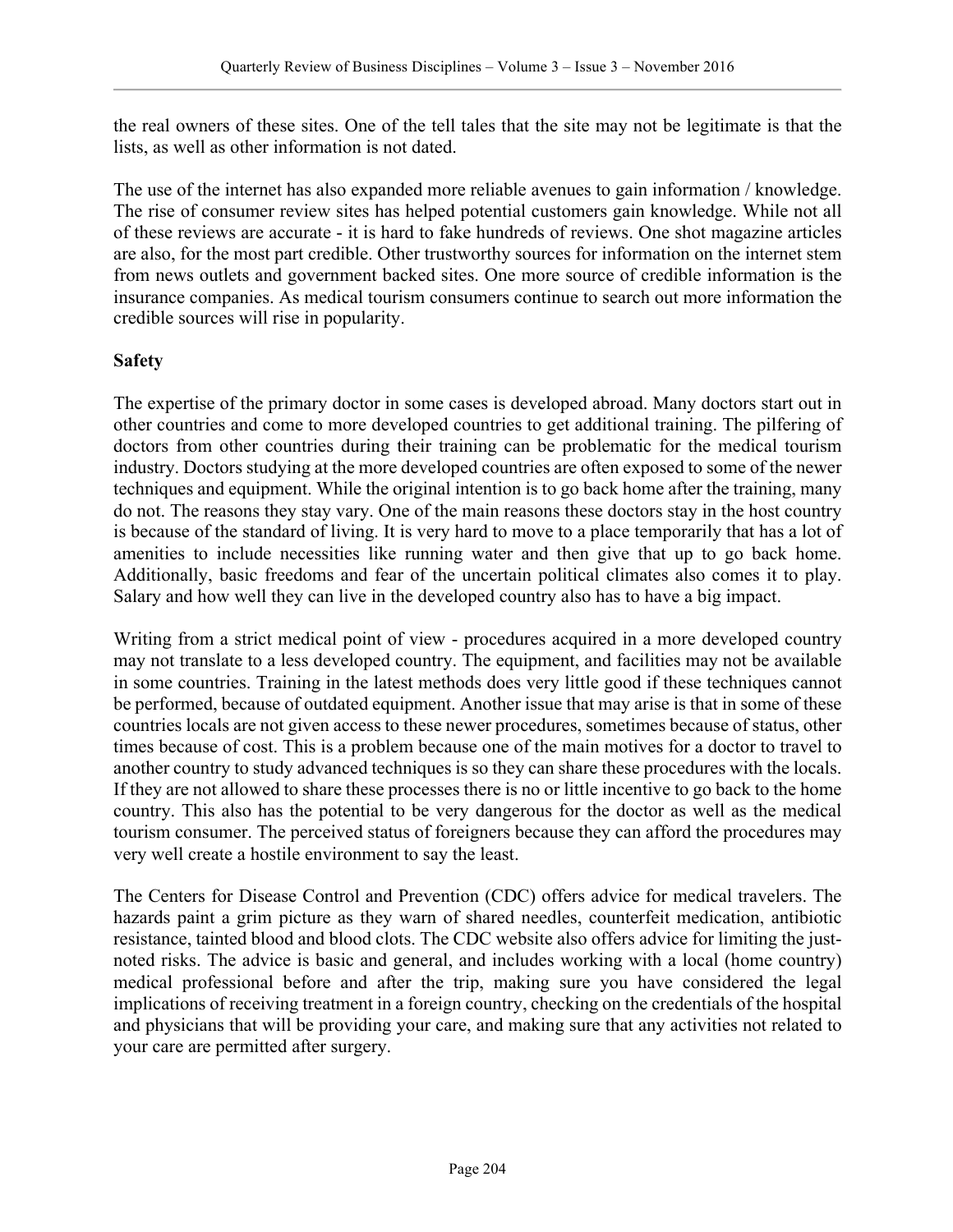The CDC has developed the following cautionary list of things to look out for. The specific risks of medical tourism depend on the area being visited and the procedures performed, but some general issues have been identified:

- Communication may be a problem. Receiving care at a facility where you do not speak the language fluently increases the chance that misunderstandings will arise about the care.
- Doctors may reuse needles between patients or have other unsafe injection practices, which can transmit diseases such as hepatitis and HIV.
- Medication may be counterfeit or of poor quality in some countries.
- Antibiotic resistance is a global problem, and resistant bacteria may be more common in other countries than in the United States.
- The blood supply in some countries comes primarily from paid donors and may not be screened, which puts patients at risk of HIV and other infections spread through blood.
- Flying after surgery increases the risk for blood clots (CDC Medical Tourism. para 3).

# *What You Can Do*

- If you are planning to travel to another country for medical care, see a travel medicine practitioner at least 4–6 weeks before the trip to discuss general information for healthy travel and specific risks related to the procedure and travel before and after the procedure.
- Check for the qualifications of the health care providers who will be doing the procedure and the credentials of the facility where the procedure will be done.
- Make sure that you have a written agreement with the health care facility or the group arranging the trip, defining what treatments, supplies, and care are covered by the costs of the trip.
- Determine what legal actions you can take if anything goes wrong with the procedure.
- If you go to a country where you do not speak the language, determine ahead of time how you will communicate with your doctor and other people who are caring for you.
- Obtain copies of your medical records, which should describe any allergies you may have.
- Prepare copies of all your prescriptions and a list of all the medicines you take, including their brand names, their generic names, manufacturers, and dosages.
- Arrange for follow-up care with your local health care provider before you leave.
- Before planning "vacation" activities, such as sunbathing, drinking alcohol, swimming, or taking long tours, find out if those activities are permitted after surgery.
- Get copies of all your medical records before you return home (para 4).

Non-governmental organizations are also concerned with people seeking healthcare outside of U.S. borders. "The Organization for Safety, Asepsis and Prevention (OSAP) is a growing community of clinicians, educators, researchers, and industry representatives who advocate for safe and infection-free delivery of oral health care" (OSAP - About, para. 3). In addition, OSAP offers a Traveler's Guide to Safe Dental Care that suggests multiple ideas and specific steps for travelers to take to avoid needing dental services while out of the country. The International Society of Aesthetic Plastic Surgery (ISAPS) tells potential medical tourists to make a plan and then notes specific issues, such as selecting a surgeon - that should be included in such plans.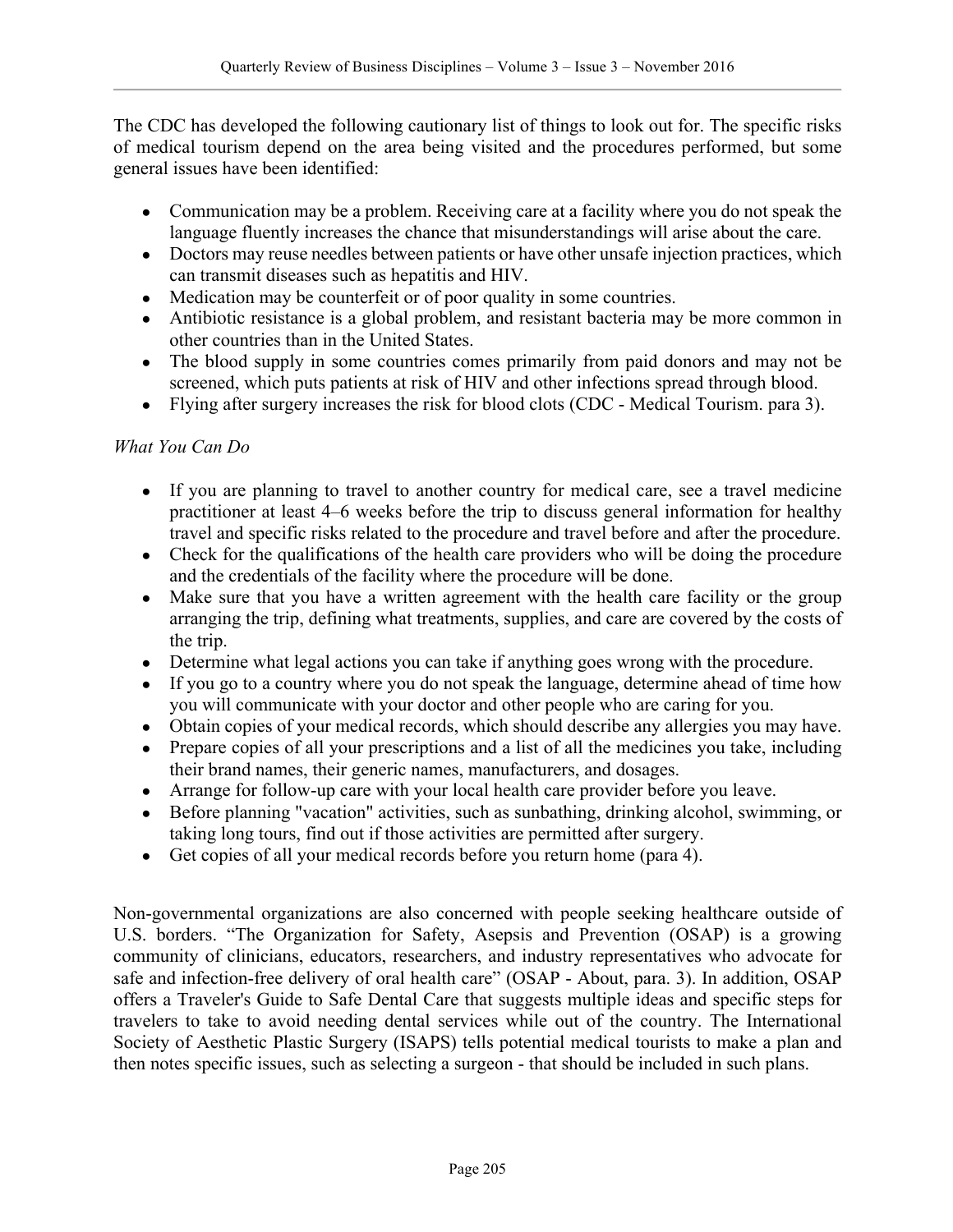Safety issues are frequently noted and often with specific advice concerning actions that medical tourists should take to ensure their wellbeing. Legal and insurance issues are also noted, but it seems as if with less specificity. The OSAP guidelines do not have legal references and the ISAPS guidelines ask three insurance related questions that people considering plastic surgery outside of the U.S. should answer:

- 1. Will your medical insurance cover your procedure outside of your home country?
- 2. Will your medical insurance cover you back home if you have complications?
- 3. Does your procedure qualify for ISAPS complication insurance? If so, is your surgeon willing to purchase it? (ISAPS - Fees, Financing, and Insurance, para 8).

As the medical tourism industry matures, peripheral industries have developed, including the insurance industry. The International Medical Travel Journal website features specific insurance providers that offer coverage for medical tourists. An ad on the site for Medical Travel Shield, United Kingdom notes, "The policy covers treatment in a hospital, clinic or surgery which is recognized (sic), registered and regulated by the relevant local government health authority or its equivalent body" (para. 3). In another ad for Seven Corners, Inc., USA notes, "Travel insurance that addresses the unique needs of the medical tourist. Specifically, how will complications after your treatment be paid for abroad or once you return home" (para. 4). This type of insurance fills a hole in the medical tourism industry as it alleviates a worry that may have prevented people from traveling for medical care.

# **Legal Limitations**

In 2008, the American Academy of Orthopedic Services warned surgeons and patients about the liability implications when something goes wrong outside of the U.S. (Lundy, 2008). Patients were warned of risks such as infectious diseases and differing accreditations standards and told that "Medical liability laws also vary significantly among countries. Patients who are considering elective surgery abroad should not assume that they will be afforded the same legal protections against medical negligence as they receive in the United States (para. 11)." The article also noted a new insurance product, "The 'Patient Medical Malpractice Insurance' is considered 'first-person' insurance because the patient purchases the policy before traveling. Claims are handled without attorneys in accordance with U.S. laws and customs and are paid in U.S. dollars (para. 13)." Insurance is especially important given potential legal limitations. In 2009, the American College of Surgeons stated "Patients should be aware that many of the means for legal recourse available to citizens in the U.S. are not universally accessible in other countries (para 8).

A more recent source, Patients Beyond Borders (Woodman, 2015) includes a letter from Dale Van Demark, a partner with McDermott Will & Emery LLP, summarizing the legal concerns of medical tourists. Medical tourists will have a difficult time suing a foreign provider in a U.S. court and/or in the country of the medical provider because of jurisdictional limitations. Collecting on a judgment is not likely even if a court finds in a medical tourists favor. In case a medical tourist thinks that using a medical travel company offers legal protection, Van Demark concludes by noting that it would be difficult to sue because of the need to establish a close relationship between the medical provider and the company organizing the medical travel. Cohen (2015) addressed the concerns of U.S. physicians considering referring patients to care outside of the U.S. (OUS). Some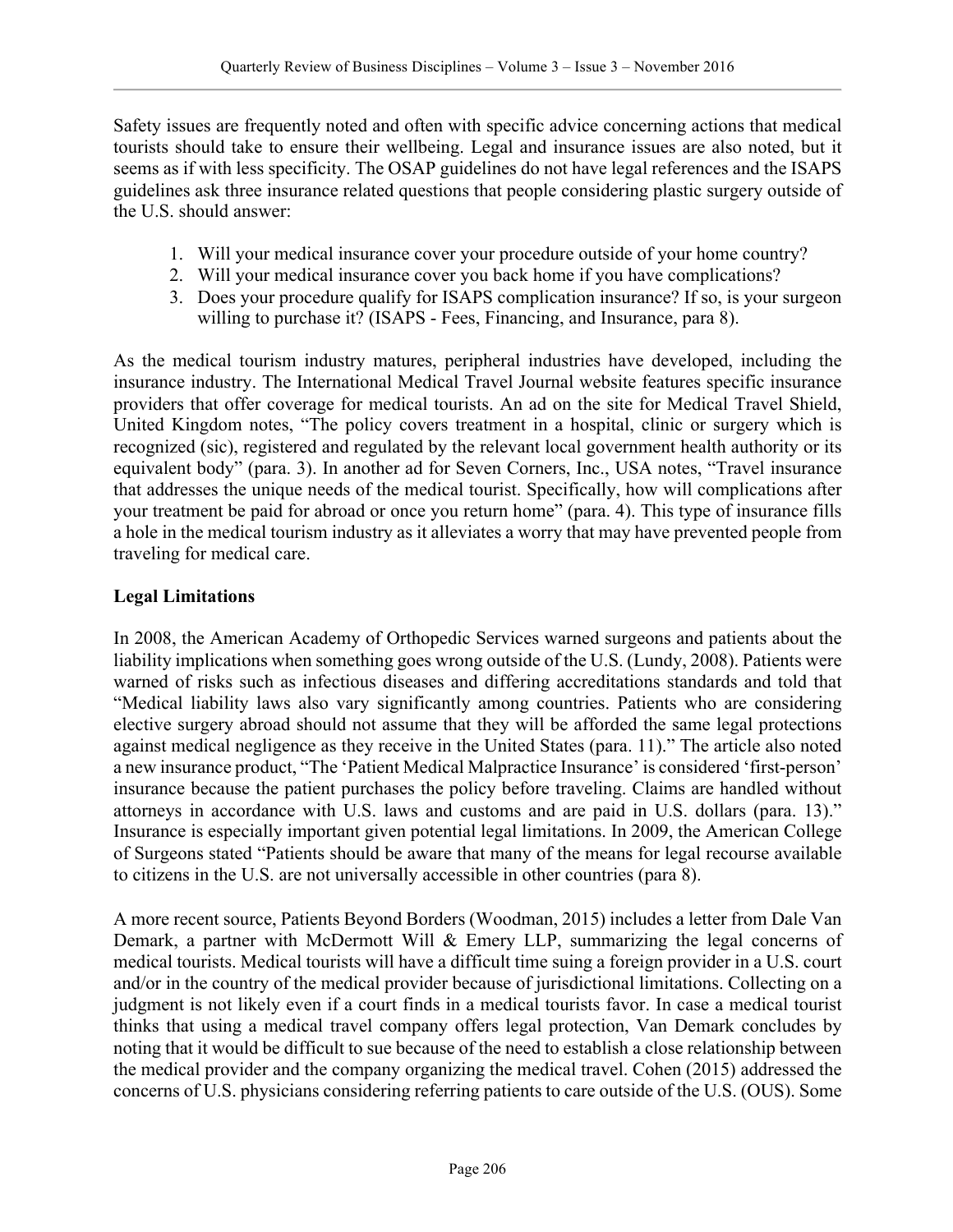U.S. physicians may be worried about referral liability. Referral liability is when a physician referring a patient to a second physician is held liable for the actions of the second physician. Cohen concluded that referral liability is rarely established in the U.S. and would likely be even more difficult to establish in cases involving physicians OUS. This is both an advantage and disadvantage for patients seeking a referral to an OUS physician. The potential advantage being that U.S. physicians may be more willing to refer patients to OUS physicians knowing they are not likely to be held liable for the actions of those physicians. The disadvantage being that patients are left with limited recourse should something go wrong while under the care of an OUS physician.

Countries still have significant differences between their legal systems so, as noted previously, insurance companies have stepped in. A Google search of "Medical Tourism Insurance" conducted on 7/7/2016 resulted in 8,130,000 results. Sites such as Travel Insurance Review offer suggestions to medical tourists. Insurance can help patients mitigate financial losses suffered in cases when medical treatments outside of their home countries have a poor outcome whether the poor outcome is due to natural causes, medical errors or even malpractice. In a sense, insurance fills the legal void when injured or unsatisfied patients cannot gain legal recourse. Filling this void may help sway some patients toward becoming medical tourists, but potential medical tourists should fully consider the issue in that financial losses may be reduced or even eliminated but the literal and figurative physical and emotional scars resulting from ineffective medical procedures will remain.

# **Host Country Considerations**

Host countries have legal and ethical issues that relate to the care received by medical tourists within their borders. Of course, these issues will vary according to the host country. The European Union (EU) Directive for Cross Border Healthcare approved certain, limited, rights to treatment across country borders. It is beyond the scope of this paper to delve into the specifics of the rights and limitations of patients traveling across borders for care, however, it should be noted that the spirit of the directive is to avoid allowing medical travel to the degree that inbound patients are a detriment to the care of patients originating in the home country. There are specific steps such as obtaining prior authorization that help organize and possibly limit medical tourism within the EU.

Developing nations seeking to increase revenue within their country may not have those same regulations in place and may, in fact, create problems rather than solutions for their local populations. Badulescu  $\&$  Badulescu (2014) pointed out issues that could be faced by countries receiving medical tourists. The spread of contagious diseases could occur as people suffering from these diseases are invited into the country and interact with local people who are caring for their medical and tourist-related needs. Money spent on the medical infrastructure is limited to facilities serving medical tourists, ultimately reducing advanced treatment opportunities for local patients. And of course the majority of the economic benefits are realized primarily by socio-economic elites. Chee (2010) noted that there is an emerging shortage of health care professionals as medical tourism grows. Exacerbating the issue is the migration of current health care professionals from public hospitals serving the local population to private hospitals serving medical tourists.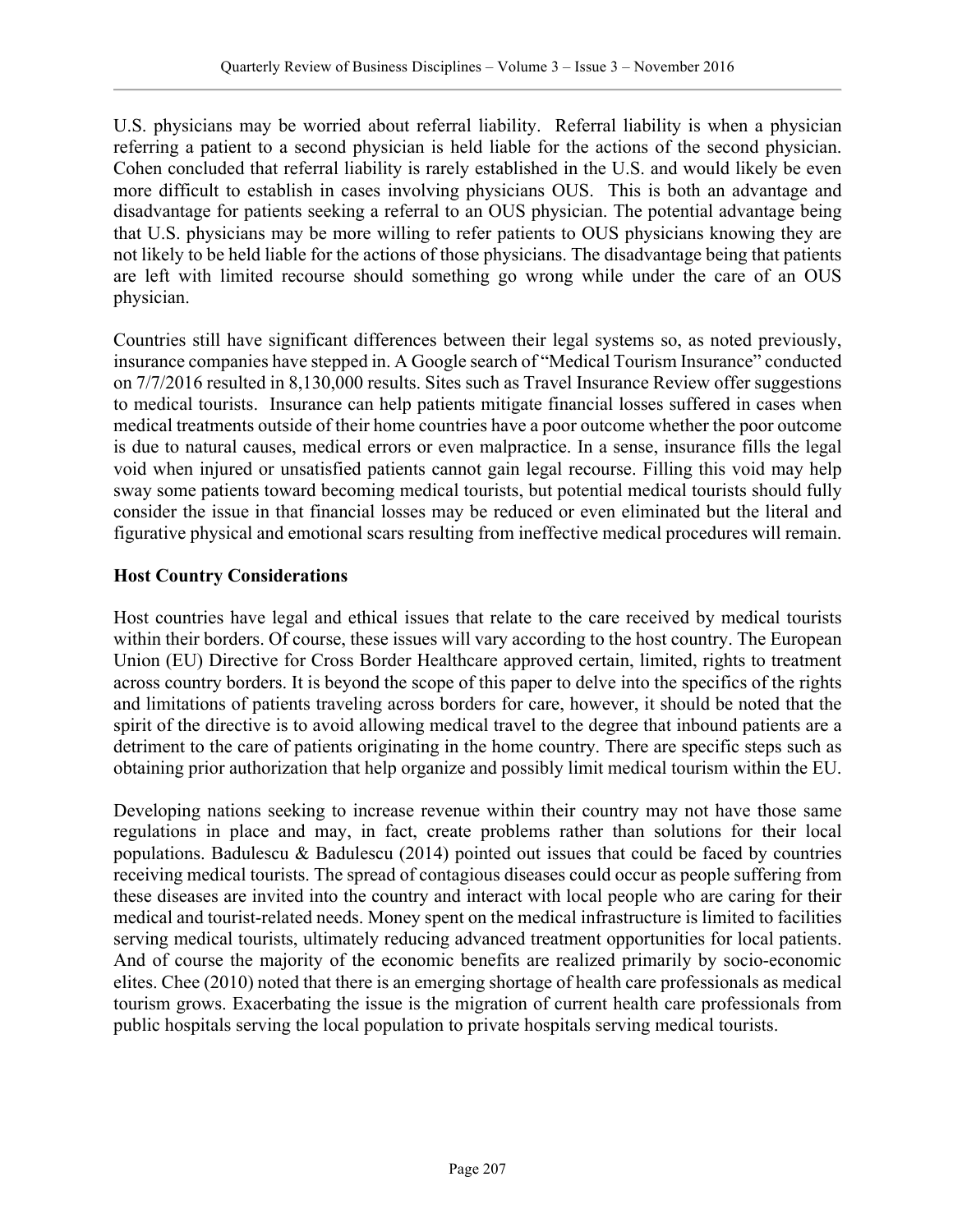# **Credibility**

When looking up credible information on the internet the medical tourism consumer should be wary of where the information comes from. To help determine if the website is legitimate the following things should be taken into account:

- 1. Is the material dated?
- 2. Is it a private website?
- 3. Is the website created and maintained by a medical tourism organization?
- 4. Do the articles have authors?
- 5. Does the website ask for you to pay for information?
- 6. Within the articles are there quotes from credible sources or individuals?
- 7. Is the site associated with a reputable organization? Ex: American Medical Association, American Academy of Orthopedic Surgeons.

For the most part if the information seems too perfect it is probably suspect. It is always a good idea to find more than one source to help verify the advice. As implied throughout this paper the beauty of the rise of these additional information sources is that there are many avenues for self research - don't forget to utilize all of them. In this relatively new world of Medical Tourism the old adage of "Buyer Beware" is especially important.

#### **CONCLUSION**

There is a strong financial incentive for medical tourism and it is likely to get stronger as the population ages. As health care costs including insurance premiums, deductibles and the care itself continue to increase a financial case can be made for those without insurance, as well as those with insurance. The health care industry is increasingly becoming a global marketplace. Factors such as easily accessible electronic health records, expansion of treatments (not usually available in a potential medical tourist's home country because of scarcity or legal availability) add to its attractiveness. Concerns beyond cost also come into play as medical tourism is considered. Proximity, both geographic and cultural are factors that require potential medical tourists to conduct research. Conducting research will also reveal the general reputation of hospitals in destination countries as well as the specialities of these hospitals (orthopedics, oncology, cardiovascular care, etc.). Safety and legal issues must also be researched and it is likely that a medical tourist will not have the same legal rights in destination countries as they have in the U.S. Various sources are available to gather information on these criteria to include the Centers for Disease Control, the Joint Commission International, and the Medical Tourism Association.

#### **REFERENCES**

- American College of Surgeons. (2009, April). *Statement on medical and surgical tourism*. Retrieved from www.facs.org/fellows\_info/statements/st-65.html
- Aerospace Medical Association. (2002, May). *Medical guidelines for airline passengers*. Retrieved from http:// www.asma.org/asma/media/asma/Travel-Publications/paxguidelines.pdf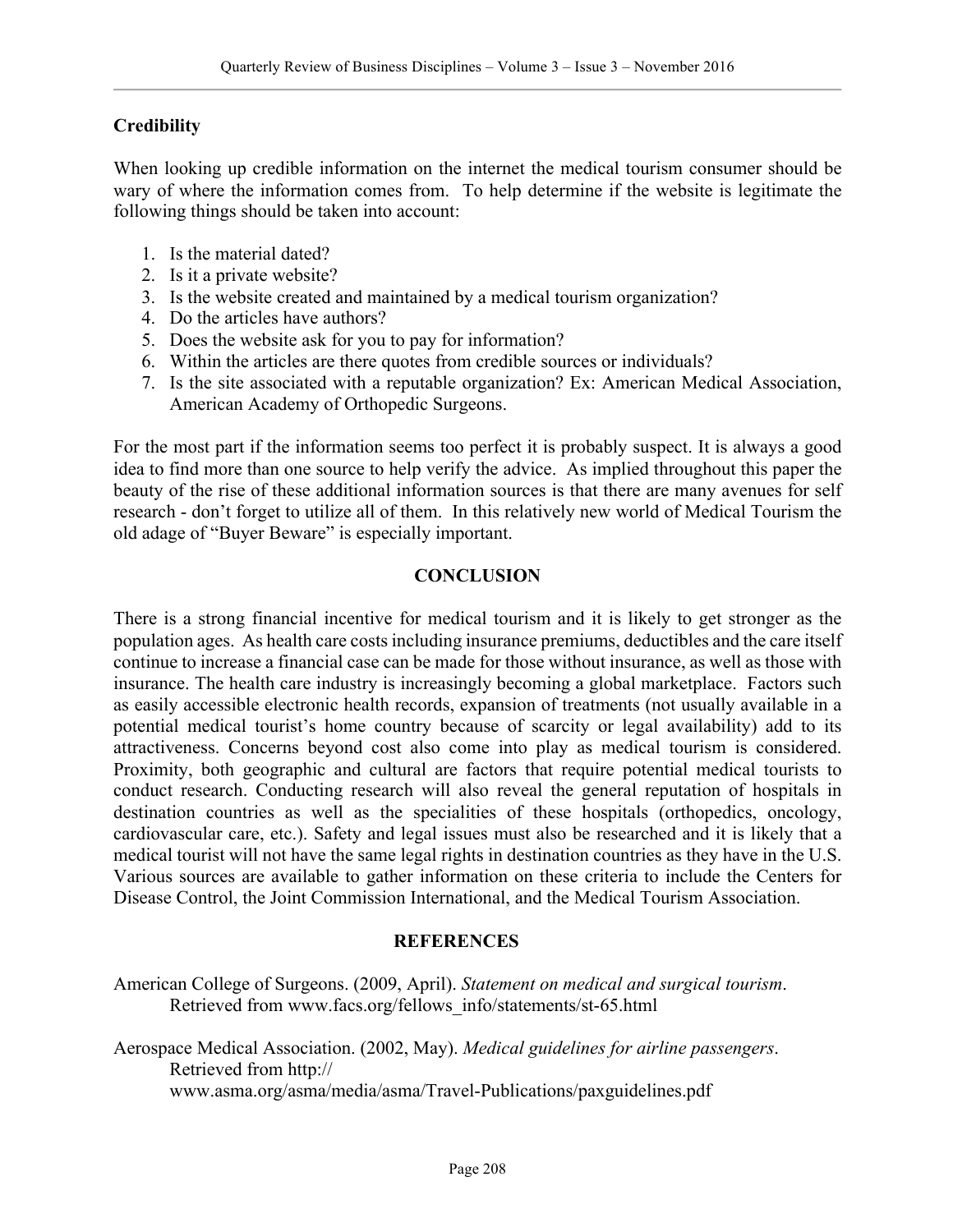- Badulescu, D., & Badulescu, A. (2014). Medical tourism: Between entrepreneurship opportunities and bioethics boundaries: Narrative review article. *Iranian Journal of Public Health, 43*(4), 406-415*.*
- Blue Health Intelligence. (2015, January). *A study of cost variations for knee and hip replacement surgeries in the U.S.* Retrieved from http://www.bcbs.com/healthofamerica/BCBS\_BHI\_Report-Jan-\_21\_Final.pdf
- Carabello, L. (2011). *Medical travel today opinions and perspectives on an industry in the making.* Elmwood Park, NJ: On Demand Publishing, LLC.
- Center for Disease Control. (n.d.). *Medical tourism*. Retrieved from http://www.cdc.gov/features/medicaltourism/
- Chee, H. L. (2010). Medical tourism and the state in Malaysia and Singapore. *Global Social Policy, 10*(3) 336-357.
- Cohen, I. G. (2015) *Patients with passports: Medical tourism, law and ethics.* New York, NY: Oxford University Press.
- Crozier, G. K. D., & Baylis, F. (2010). The ethical physician encounters international medical travel. *Journal of Medical Ethics, 36*(5)*,* 297-301*.*
- Frantu, D. (2011). Factor of influence and changes in the tourism consumer behaviour. *Bulletin of the Transylvania: University of Brasov, 4(53)*(1), 119-126
- Harsimran G., & Neha S. (2011). Exploring the factors that affect the choice of destination for medical tourism. *Journal of Service Science and Management, 4*, 315-324.
- Healthy Diet Base. (2015, August). *Top 5 Medical Tourism Destinations in the World*. Retrieved from http://www.healthydietbase.com/top-5-medical-tourism-destinations-in-the-world/
- Hewitt, Ed. (n.d.) *Eating Abroad: The Cultural Relevance of Food.* Retrieved from http://www.independenttraveler.com/travel-tips/travelers-ed/eating-abroad-the-culturalresonance-of-food
- Household Income: *1999 census 2000 brief*. (2005, June). Retrieved from http://www.census.gov/prod/2005pubs/c2kbr-36.pdf

Inflation Calculator. (2015). Retrieved from http://www.calculator.net/inflation-calculator.html

International Federation of Health Plans. (2016). *2013 Comparative price report: Variation in medical and hospital prices by country*. Retrieved from http://static1.squarespace.com /static/518a3cfee4b0a77d03a62c98/t/534fc9ebe4b05a88e5fbab70/1397737963288/2013+ iFHP+FINAL+4+14+14.pdf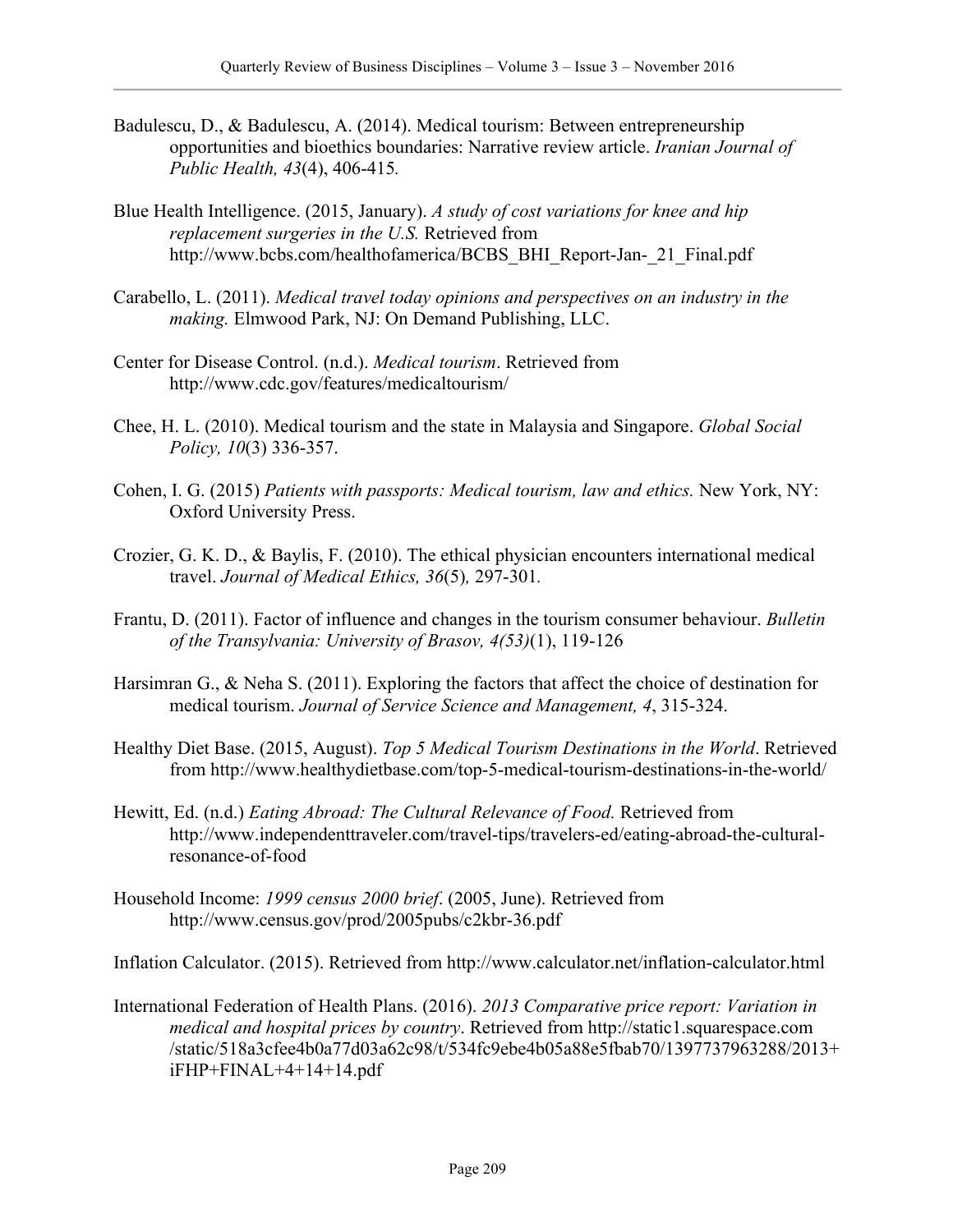- International Medical Travel Journal. (n.d.). *Personal medical travel insurance*. Retrieved from https://www.imtj.com/personal-medical-travel-insurance
- International Society for Aesthetic Plastic Surgery. (n.d.). *Find a surgeon*. Retrieved from http://www.isaps.org/find-a-surgeon/
- International Society for Aesthetic Plastic Surgery. (n.d.). *Fees, financing and insurance*. Retrieved from http://www.isaps.org/medical-travel-guide/fees-financing-insurance
- Joint Commission International. (n.d.). *About*. Retrieved from http://www.jointcommissioninternational.org/about-jci/who-is-jci/
- Joint Commission International (n.d.). *Accredited facilities outside of the United States*. Retrieved from http://www.jointcommissioninternational.org/JCI-Accredited-Organizations/
- Joint Commission International. (n.d.). *World Hospital Search*. Retrieved from http://www.worldhospitalsearch.org/
- Kaiser Family Foundation. (1999). *1999 Employer Health Benefits Survey*. Retrieved from http://kff.org/report-section/ehbs-2015-section-one-cost-of-health-insurance/
- Kaiser Family Foundation. (2015). *2015 Employer Health Benefits Survey*. Retrieved from http://kff.org/report-section/ehbs-2015-section-one-cost-of-health-insurance/
- Kelley, E. (2013). WHO patient safety programme. Retrieved from http://www.who.int/global\_health\_histories/seminars/kelley\_presentation\_medical\_touris m.pdf
- Khan, S., & Alam, S. (2014). Kingdom of Saudi Arabia: A potential destination for medical tourism. *Journal of Taibah University of Medical Science, 9*, 257-262.
- Knee Replacement Abroad: India. (n.d.). Retrieved from http://www.kneereplacementcosts.com/india.html
- Lundy, D. (2008, February). The liability implications of medical tourism. Retrieved from http://www.aaos.org/AAOSNow/2008/Feb/managing/managing7/?ssopc=1
- Maney, K. (2013, Dec.). New technology, Obamacare and a shortage of doctors in the U.S. may make offshore medical care a necessity rather than a luxury. *Newsweek Global, 161*(44), 122-125.
- Medical Tourism Association. (2013). *Survey Report*. Retrieved from http://www.medicaltourismassociation.com/en/2013-mta-survey-report.html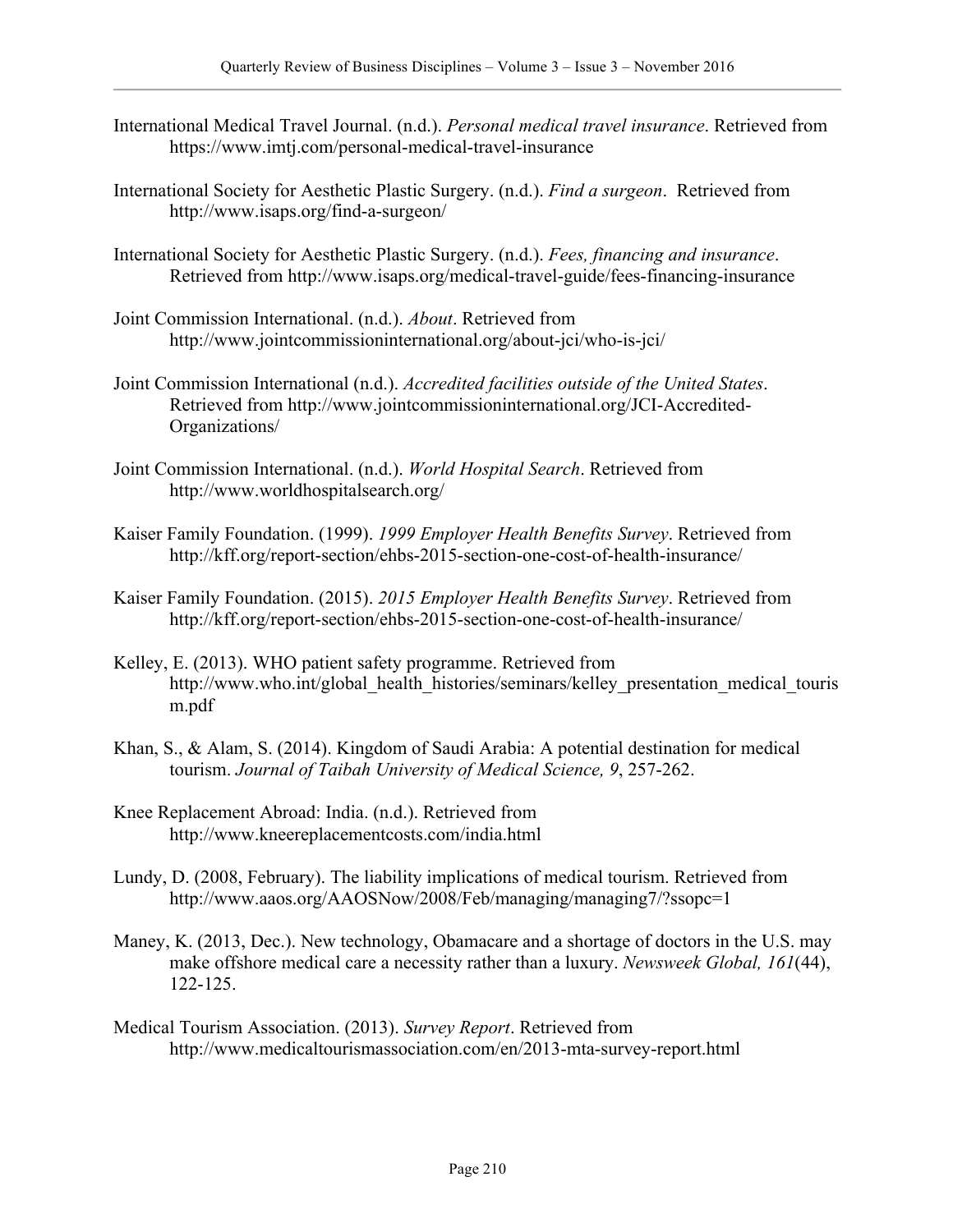- Medical Tourism Association. (n.d.). *About.* Retrieved from http://www.medicaltourismassociation.com/en/about-us.html
- Medical Tourism Association. (n.d.). *FAQ.* Retrieved from http://www.medicaltourismassociation.com/en/medical-tourism-faq-s.html

Medretreat. (n.d.). *FAQ*. Retrieved from http://www.medretreat.com/medical\_tourism/faq\_s.html

- MOOP. (2016). *Out of pocket minimum/limit*. Retrieved from https://www.healthcare.gov/glossary/out-of-pocket-maximum-limit/
- Noss, A. (2014). *Household income: 2013 American community survey briefs*. Retrieved from http://www.census.gov/content/dam/Census/library/publications/2014/acs/acsbr13-02.pdf
- NPR. (2014, June). *A reason to smile: Mexican town is a destination for dental tourism*. Retrieved from http://www.npr.org/sections/health-shots/2014/06/09/318212444/areason-to-smile-mexican-town-is-a-destination-for-dental-tourism
- Organization for Safety and Asepsis Procedures. (n.d.). *About*. Retrieved from http://www.osap.org/page/AboutOSAP
- Organization for Safety and Asepsis Procedures. (n.d.). *Traveler's guide to safe dental care*. Retrieved from: http://www.osap.org/?page=TravelersGuide
- Patton, M. (2015, June). U.S. health care costs rise faster than inflation. *Forbes*. Retrieved from http://www.forbes.com/sites/mikepatton/2015/06/29/u-s-health-care-costs-rise-fasterthan-inflation/
- Pollard, K. (2012, October). *How can we measure a destination's attractiveness?* Retrieved from https://www.imtj.com/blog/how-can-we-measure-destinations-attractiveness/
- Rising Healthcare Costs. (n.d.). *America's health insurance plans*. Retrieved from https://www.ahip.org/Issues/Rising-Health-Care-Costs.aspx
- Stolley, K., & Watson, S. (2012) *Medical tourism a reference handbook.* Santa Barbara, CA: ABL-CLIO.
- Travel Insurance Review. (n.d.). *Medical tourism travel insurance.* Retrieved from http://www.travelinsurancereview.net/plans/medical-tourism/
- Walmart, Lowe's enter bundled pay deal with four health systems. (2013, October). Retrieved from https://www.advisory.com/daily-briefing/2013/10/09/walmart-lowes-enter-bundledpay-deal-with-four-health-systems
- Webb, D. (2015). Optimizing nutrition before surgery. *Today's Dietician, 17*, 10. Retrieved from http://www.todaysdietitian.com/newarchives/011315p10.shtml